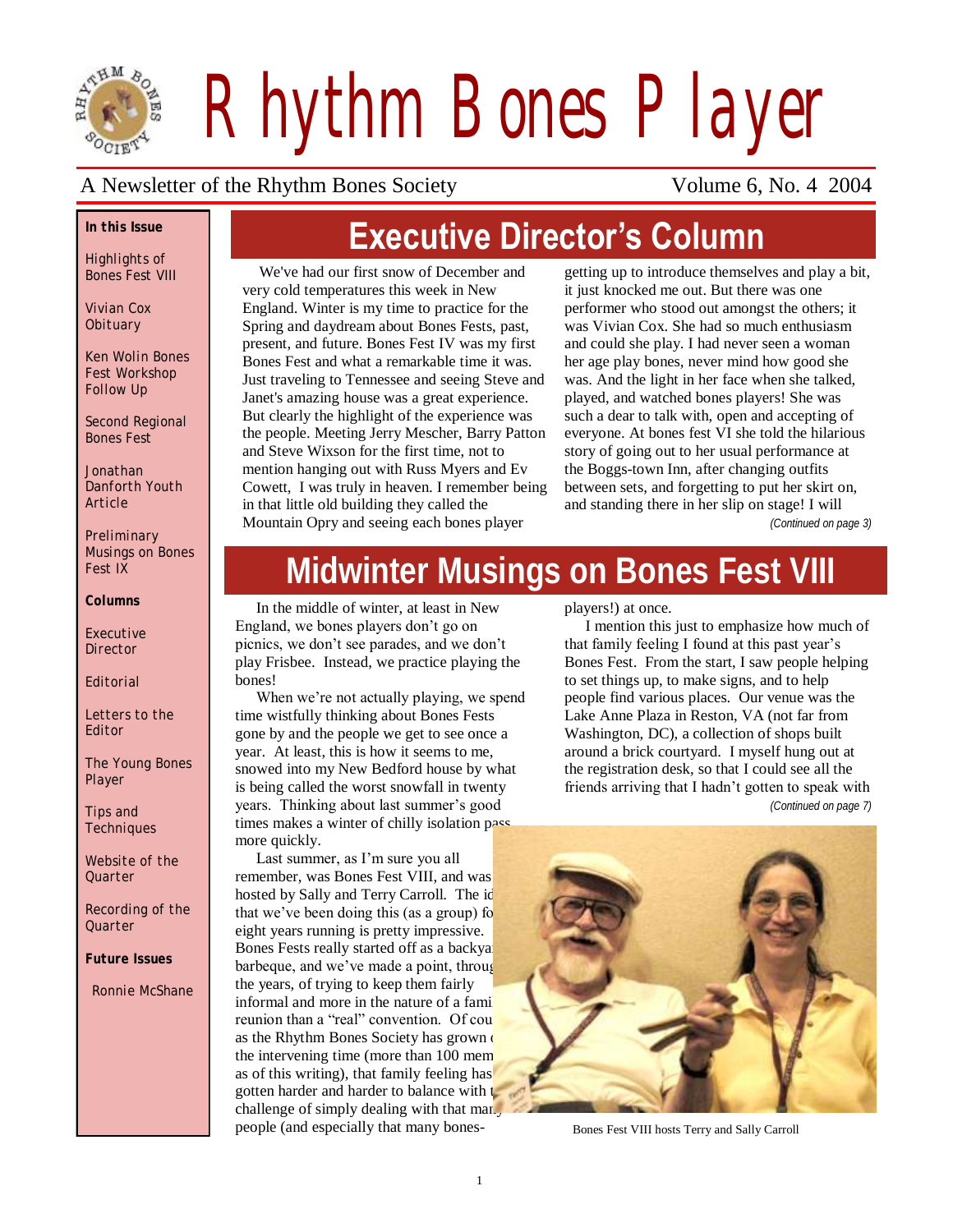# **Editorial**

As is the custom, this issue has the highlights of Bones Fest VIII hosted by Sally Carroll and her husband, Terry. The article was written by Jonathan Danforth. Another great Fest with new and old faces present.

It is with great sadness that I report vivacious Vivian Cox has died. A short obituary, a letter from her husband and a few member letters mark her passing. Her obituary notes that she was a member of the Rhythm Bones Society. This saddens me more than deaths of some closer acquaintances. Though I knew her personally only through our Bones Fests, there was something about her that made me feel close. As Ev Cowett says, there is a family reunion atmosphere at our Bones Fests. I will miss her. Her story was told in Vol 4, No 1. In it she said, "You see, I have joined an ancient and proud fraternity that stretches all the way back to mankind"s prehistoric beginnings." She has now met them and I bet she is teaching them a lick or two.

I recently experienced the downside of competition. Competitions encourage people to practice and become great players. However, this contest was influenced by a very talented performer who over the years had great influence in accrediting judges for the event. He has a style and this style, however great it is, was unconsciously adopted by the judges. The result, today, is that all contestants have adopted this winning style and all sound great, but alike.

One of the best things about our Bones Fests is that there is no approved style and every bones player has something unique that we all enjoy listening to. If everyone sounded similar, I doubt that our

# **Letters to the Editor**

This is to let you know that my wife, Vivian Cox, passed away Sept 10th. She gave her retirement performance at the Boggstown Inn and Cabaret July 7th and they had a big party for her. She was the happiest

when on stage rattling the bones and was looking forward to the festival this year.

I will continue a membership to the Society so let me know when dues are due. Keep sending the newsletter to me. Sincerely, *Edward Cox*

Vivian was the first woman I ever saw play the bones. The fact that she was a woman was quite beside the point, though. She was a terrific player. And more. She was an entertainer in the best sense of the word. When I saw her last year at Bones Fest, her charm lit up the stage. She made me smile. And afterward, in person and later by email, she was just as lively, energetic and good natured. I consider myself lucky to have known her, even so briefly and slightly. She was inspiring and I'll remember her fondly. *Sandor Slomovits*

I feel honored to have met her. She taught more than playing bones. Anyone that had the opportunity to talk with her and see her perform had the rare pleasure of entering another era, a bygone era of troupers. For her, the show was everything. Her legacy to us: the show goes on…. *Hank Tenenbaum*

Two reflections. She Encouraged Children. Vivian was sitting in the row ahead of us at Bones Fest VII in Louisville. My 7-year-old was excited by the bones show and rattled away behind her. I was afraid the clattering was a nuisance. Suddenly Vivian turned around, flashed a great big smile, and with a twinkle in her eye told the brand new bones player how wonderful he was.

Vivian Played My Bones. Vivian Cox was one of the first RBS members I met at Bones Fest VII in Louisville. We were chatting in the auditorium Friday night when I mentioned that I left my bones back at the hotel - and had just bought a couple sets of ox shin bones from Steve Brown. Of course she had to try them. *Scott Miller*

Free Spirit: A Joy Forever. Always a smile on her face; ever a twinkle in her eye, Vivian Cox was one of those people you felt you had known all your life the moment you first met her.

#### *Rhythm Bones Player*

Rhythm Bones Society Volume 6, No. 4 Fourth Quarter 2004 ISSN: 1545-1380

**Editor** Steve Wixson wixson@chattanooga.net

**Youth Bones Player Column Editor** Constance Cook silverflybaden@earthlink.net

**Executive Director** Steve Brown bones@crystal-mtn.com.

**Web Site Coordinator** Jonathan Danforth webmaster@rhythmbones.com

**Board of Directors** Steve Brown, Executive Director Sally Carroll Everett Cowett Gil Hibben, Assistant Director Mel Mercier Jerry Mescher Steve Wixson, Secretary/Treasurer

 The Rhythm Bones Player is published quarterly by the Rhythm Bones Society. Nonmember subscriptions are \$10 for one year; RBS members receive the Player as part of their dues.

 The Rhythm Bones Player welcomes letters to the Editor and articles on any aspect of bones playing. All material submitted for consideration is subject to editing and condensation.

Rhythm Bones Central web site: rhythmbones.com

Her warmth and enthusiasm just spilled over; and she entertained with gusto!! My life was enriched just having known her. She was a first rate bones player, a real credit to the craft. I place her among the best who play bones. May her spirit carry on; may she continue to spread her joy in heaven. *Walt Watkins*

I reached Parker Waite yesterday. He recently returned from Belgium where he had a hip replacement done. He says he's able to do things he hasn't in a long time. He looks forward to a pain-free future and coming to the next bones fest. I wonder if this might make a nice letter to the editor with Parkers address if people want to send him a card? Just a thought. *Steve Brown* [Parker's address is in the new RBS Membership Directory.]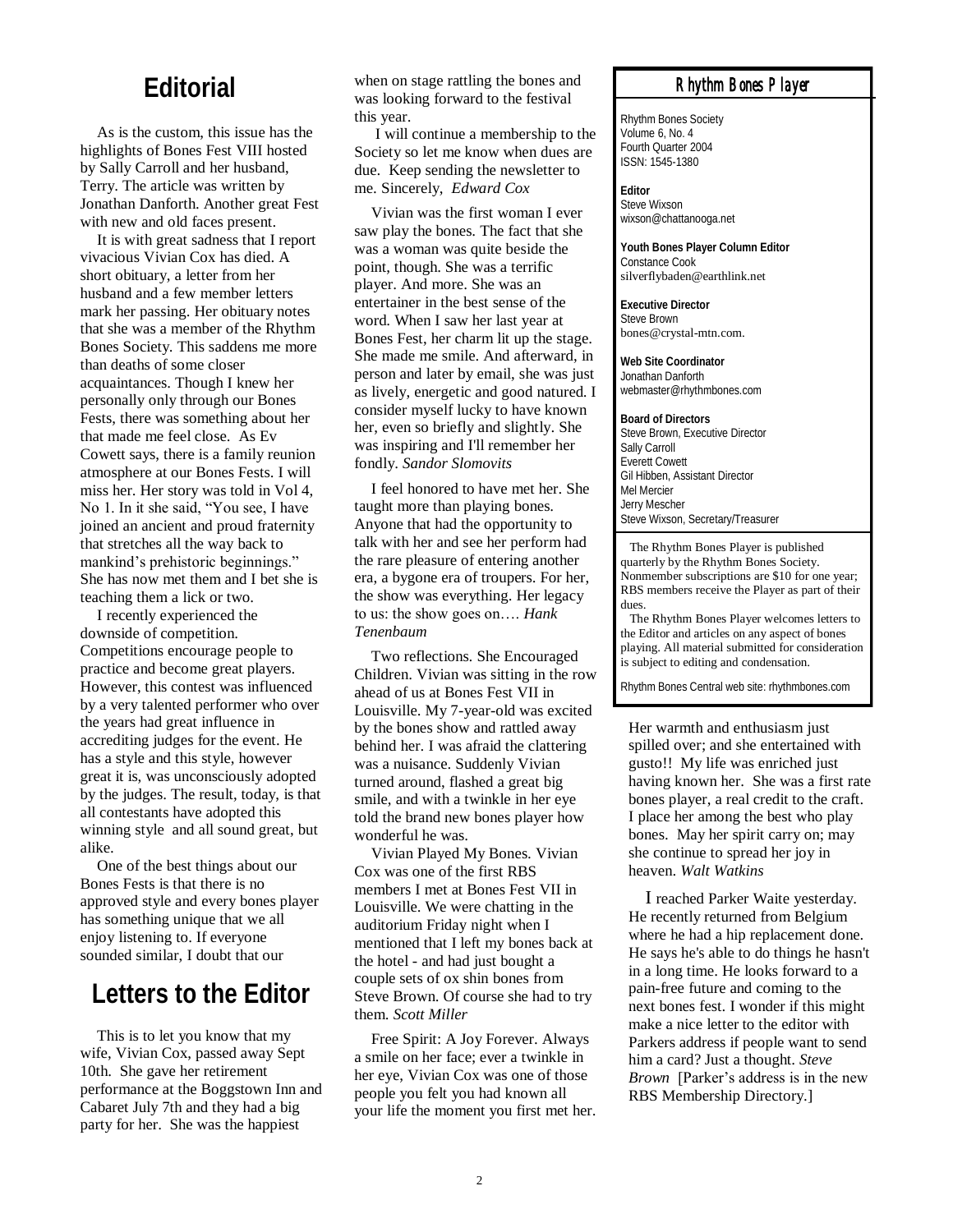#### *(Executive Director continued from page 1)*

truly miss her, and wish I had more time to experience her enthusiasm.

I want to thank each of you who filled out a questionnaire and encourage those of you who haven't to do so and send it in. This is your organization and your Bones Fest. We want to make sure we hear your opinion as we make decisions and plan for the future. Watch this space for further discussion on the results.

In October, ten or so bones society members got together for a "Regional Bones Fest" (see article below). A great substitute for the yearly gathering, it was great to see old friends and enjoy each others playing. We would like to encourage each region to think about hosting their own. A great way to keep us together and playing bones. *Steve Brown*

## **Second Regional Bones Fest**

It was a rainy, and cool October day, as 10 or so Rhythm Bones Society members made the trip out to the Red Apple Farm in Phillipston, MA to share in that brother/sisterhood we call playing the bones. Present were Tim and Dee Tatro, Phil Brake, Norm and Emily Conrad, Jon and Melissa Danforth, Jon Hodgkin, Al Liemeux, Bill and Thomas Rose, Ed Roseman, Ernie Duffy, Shorty and Shirley Boulet, Jeremy Brown, and your humble reporter.

Undaunted by the weather and bolstered by the Reiner Family Band, each of us took our turns playing individually and in groups of two or three. Talk flowed like wine at an Italian wedding, as we caught up on bones activities, and shared tips and other information.

We tried a new activity, bones and juggling duets courtesey of Ed Roseman juggling and bones played by several folks. Al played washboard, and John dragged out the concertina, while shorty, Ernie, Dee, and many others clacked away on the bones.

Lunch was provided by the Farm, as well as salads to share by Dee Tatro, and Shirley Boulet. We feasted on fresh pheasant, grilled to perfection by Bill Rose.

Around 2 pm several members of the general public arrived, and watched while bones, piano, and fiddling could be heard around the barn.

Several members dropped in to the local King Phillip bar for a pint and spirited conversation afterward. All agreed it was a good tune up for the

### **Vivian Cox Obituary**

Vivian Cox, 83, of Blue Ridge, died Friday, September 10, 2004 at her home.

Born July 31, 1921, in Rush County, she was the daughter of Roy E. and Rena (Miller) McAhren. She married Edward Cox on February 28, 1942, and he survives.

Other survivors include three sons, three daughters, two brothers, two sisters, eight grandchildren and nine great-grandchildren.

She retired in 2004 after 19 years as an entertainer at Boggstown Inn Cabaret.

Mrs. Cox was a member of Blue Ridge Christian Union Church where she was a member of the Ladies Aid.

She was also a member of the Rhythm Bones Society.

# **RBS Membership Directory**

Bones players want to contact each other and RBS has received many requests for a Membership Directory. The Board at its BFVIII meeting voted to publish one. Since some members may not wish to have all of their personal information included, the Board directed that members be contacted and allowed to specify that certain information not be included. This contact information was included in the questionnaire sent with the dues renewal letter in the last newsletter.

The new directory is included as an insert in this newsletter. Since this is the first printing, there will be errors and an updated version will be distributed later. It is being sent only to current 2004-5 members though it includes 2003-4 members who may not yet have renewed their

# **Recorded Bones Music**

It's not often that we can review the works of one of our members. Recently I received a CD from member Dave "Black Bart" Boyles titled *Lisa Edgar & RazzMaTazz Live*. This is a Dixieland band that Dave has played with for years.

The liner notes state "They are a festive, funny, foot-stomping combo performing music from the Gay Nineties to the Roaring Twenties. This friendly, talented and exuberant band blends Ragtime, Dixieland and honkytonk tunes giving their audiences plenty of opportunity to join in the singing and antics."

Dave plays rhythm bones on the CD. He has not attended the last few fests, but those of you who attended the early Fests will remember Dave"s musical antics and his Bone-off with Spike Bones. There is rhythm bones playing on most every track of this very entertaining CD.

Again from the liner notes, "Dave learned bones from his West Virginia dad—the bones are beef ribs which are boiled, bleached, shaped and polished to a high shine. An old Irish tradition, playing the bones was later made popular by vaudeville performers. Dave plays standing up and dancing with the bones in both hands, a washboard (his trusty cymbal attached) a stick tambourine in his shoe and a shaker in his hop pocket. "The Bone Man" has been with the band since 1985: he also plays with bluegrass and Celtic musicians—and even rock bands. Dave is a charter member of the Rhythm Bones Society and teaches at Milwaukee"s Irish Fest where he is known as 'Professor Bones.'

Black Bart is the name that Dave sells his real bone bones. When you buy a set of Bart bones you receive a short pamphlet titled "Responsibilities of a Bones Player." It has good advice for the new bones player, but all of us can get something from it. Several people thought it should be read by more people and Dave gave us permission to reprint it (see Vol 4, No 4.)

To purchase a CD, contact David Boyles, 7208 Andover Rd, Cedarburg, Wisconsin 53012. Price: \$15 plus a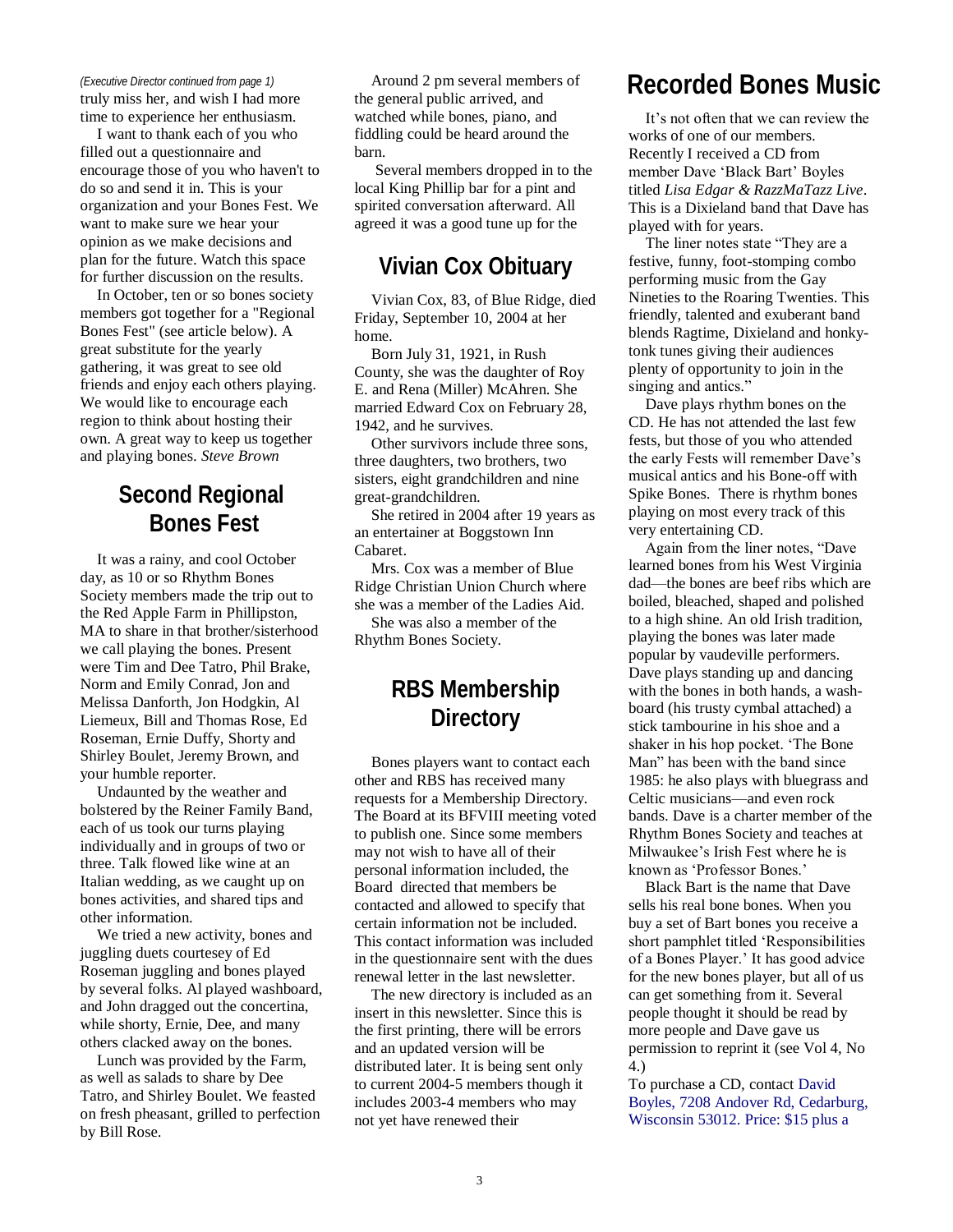# **The Young Bones Player**

Player column, I suggest to the Rhythm Bones Community that at the next National Festival that an effort is made to involve the children in the neighborhood. Experienced teachers of children could offer a workshop as part of the festival or concurrently, at a local library (or at another convenient site). With area press beforehand, children would attend.

If there is ever a Rhythm Bones Festival in New Bedford, MA, I would try to bring my students, and Jonathan Danforth is certainly starting to build a movement there. Others can certainly use Jonathan's project as a model for something in their own hometown: Something like what he did could happen earlier in the year at the next festival site. See his report below and a photograph on Page 8. While you are there, see my photograph also..

To the teachers of children, send your bones teaching events to Jonathan Danforth to be posted, so that all may know. And to the rest of you closet teachers of bones to children, send me your thoughts. If you know a child who plays bones, interview him or her today, and send me the results.

For the record, I have just started to teach my own students (450), and they are WOWED. Also, I am happy to confirm that a presentation of Bones and Jugband in Elementary School will be offered in March, 2005 in Boston, MA at the Massachusetts Music Educators Association Convention, and Adam Klein will be visiting my school in Lexington, MA in February to teach bones, opera and traditional music. Email me if you are interested in joining us at any event.

Enjoy Jonathan's story, a lone bones teacher among 60 or more. *Constance* 

### **Jonathan Danforth's Children's Workshop**

I participated in my very first official bones-playing workshop for children this fall. The workshop was sponsored by the Acushnet Heights Neighborhood Improvement

As editor of the Young Bones<br>workshop was the brainstorm of one guy! I'm still practicing!" *Jonathan* Association, coinciding with the last Farmers' Market of the year in Clasky Common in New Bedford, MA. The workshop was the brainstorm of one of the farmers, Ed Silva, a friend of mine who enjoys folk music.

> Pam Maloney, one of the people in charge of the Neighborhood Association, got a local lumber yard to donate a bunch of wood and cut it to shape; we ended up with 500 pairs of bones, which I then sanded down so the kids wouldn't get splinters. The bones were made of white pine, 3/4" by 1/4" by 6". This made for bones that were small enough for young hands to grasp easily, and cheap enough to be given away for free. They were straight rather than curved (which always makes bones harder to play for me), and were light enough to be a little harder to play (although this also made them soft enough to deal with in quantity).

> I tested my teaching chops by giving lessons to kids at the Farmers' Market the week before the real thing. I found that determination was more of a factor in learning to play than either age or dexterity—but even those who didn't get the rattle in those first ten minutes (and many did!) still responded with enthusiasm. The workshop the following week (October 30) was rainy, but still fairly well-attended. The kids were all in costume for other Halloween-related parts of the day, so I and my wife Melissa got to teach bones to dragons, robots, princesses, and sumo wrestlers. After about an hour of teaching in batches of 5-10 kids, we all paraded around the park with bones and costumes. We had originally had a steam calliope scheduled to play with us, but that didn't work out, so we simply rattled along with the rhythm of our feet, and occasionally a round of a song like "Yankee Doodle" or "This Old Man" (which were all I could think of as marching music on the fly).

> All in all, about 60 kids and Melissa and I had a great time making music in New Bedford. I left the celebration to attend the New England regional Bones Mini-Fest in northern Massachusetts hoping that I had made a difference-- and was proved right on

Halloween, when kids came up to my door and said

"Trick or — hey, you're the bones

#### **Bones For Kids**

The Young Bones Player column and the youth-oriented articles have a very great feel. I have a couple of kids who have seen me perform in church and are now my students. I have given them the last of my Joe Birl black plastic bones and need to find some small, inexpensive bones **that sound good** to give to really interested kids (I give a set of cut-in-half paint stirrers to most anyone. Most stores will give me a bundle when I tell them what they will be used for.)

.I wonder if we could get someone to work up a special order of a thousand or maybe 10,000 sets of kid bones. We might write a grant or seek donations. Of course, it might take a bit of research to design the smaller bones correctly. If you have any thoughts, please talk to me or a Board Member. *Steve Wixson*

# **Website of the Quarter**

**www.motherearthnews.com/ arc/905.** This is *Mother Earth News'*  website. Recently they updated their on-line archives and Jonathan Danforth discovered this old article from the March/April 1982 (#72) issue.

The article is titled *Playing the Bones* and was written by Pam Gross. There are photographs of member David Holt demonstrating how to hold and play the bones, so he must have been a contributor to the text.

There are instructions on how to make real bones, how to hold them, and how to produce the tap and the triplet. Then a few comments about playing to music.

This is not the most definitive description of rhythm bones playing, but not a bad place to send someone who wants a quick overview. *Steve Wixson*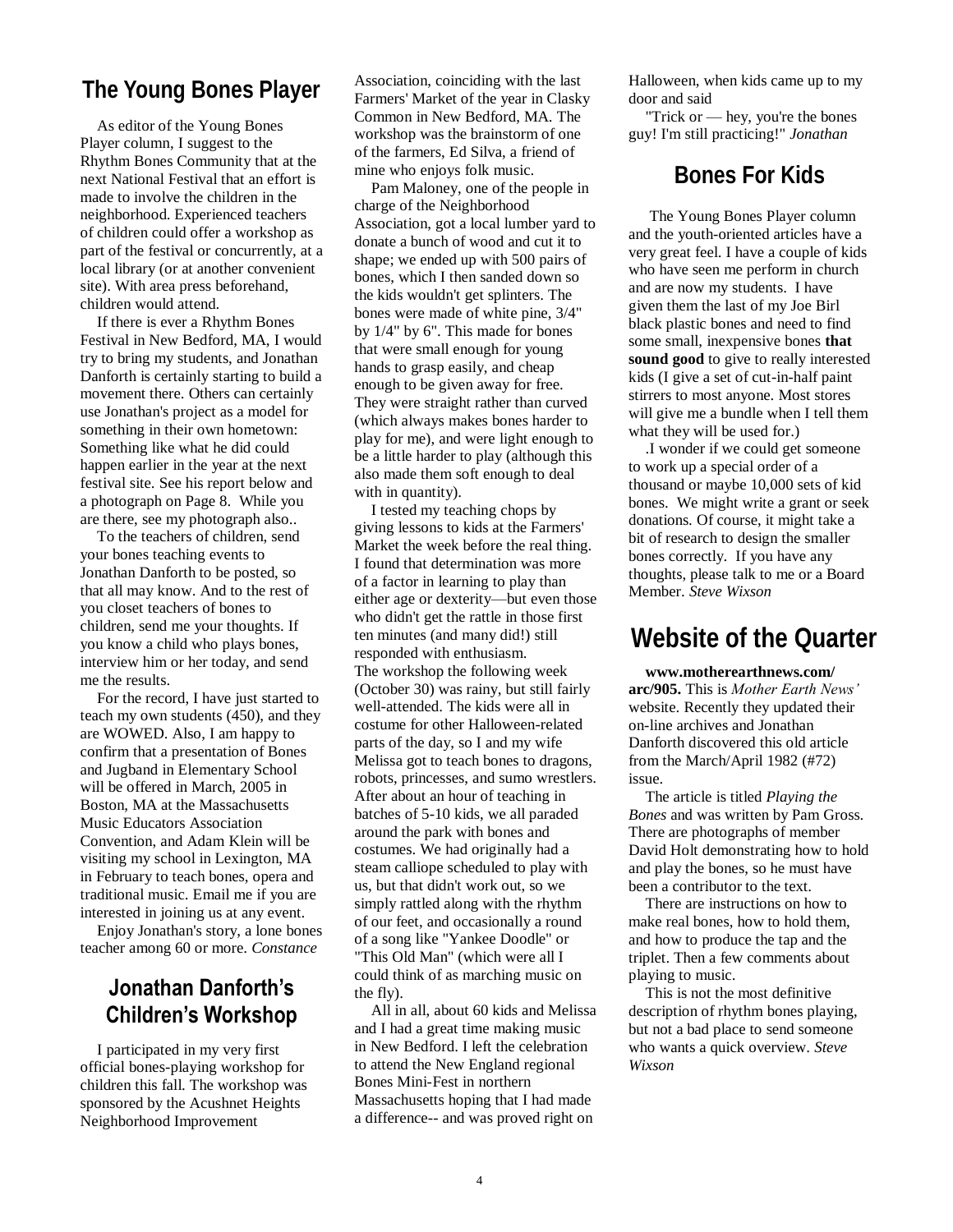# **Ken Wolin Bones Fest Workshop Follow Up**

Greetings fellow bones players! I just finished my tour with "The President's Own" U.S. Marine Band, and wanted to follow up on my Bones Fest Workshops with a brief recap of what we worked on before the holidays. After the New Year I"ll be sure to summarize seven weeks on the road playing bones across the country.

My first workshop was snare drum rudiments applied to the bones and quad rolls. Teaching the rudiments would require a more hands-on approach, so I will focus this article on the quad roll (which is the basic technique I use to execute most of the standard rudiments of North American drumming.)

In the workshop we talked about breaking away from the triplet feel (tri -pe-let, 1-2-3, or PI-napple) in favor of the gallop feel ("RHY-thm bone" or "tippy-toe"). Begin by playing a 3-tap triplet with one hand. Now accent the first tap hard, then snap your wrist back and stop. I can"t stress enough that this is not a continuous motion like the running triplets that has the tendency to become so ingrained. Make sure you speak loudly "RHYthm bone" or "tippy-toe" while you practice this, it really helps.

[If any of you heard my improvisation of Ravel"s Bolero rhythm, I play this exercise as a Latin groove by shifting the down beat to the upbeat and improvising with my opposite hand.]

Work on the for a while so you can freely go back and forth between the triplet feel 4 times in a row ("tri-pelet,tri-pe-let,tri-pe-let, tri-pe-let" followed by the gallop feel 4xs ("RHY -thm bone, Rhy-thm bone, Rhy-thm bone, Rhy-thm bone")

The next stop begins with you opposite hand, which is your downbeat or foot-tap hand. Speak the word TA-ke-ti-na (thank you Greg), Wat-ter-mel-on (thank you Dutch) or 1-e-&-ah, 2-e-&-ah as you single tap each downbeat (tap on the word Ta, Wa, 1 or 2).

Next add you 3-tap hand, but for

now just single tap on the second part of the one word you find most comfortable to say (add a tap on the 2nd syllable, ke, ter or e);

Ta-ke-ti-na Wa-TER-melon 1-e-&-ah  $R L - R - L - - R - L$ or

 $L R - - L - R - - - L - R - -$ The last step is filling in the rest of the pattern by changing the second tap to the 3-tap gallop stroke previously worked on until you have a roll, or running 32nd notes.

Another exercise is to drop-out your 3-tap hand every other word (ta-ke-tina,ta...,ta-ke-ti-na, ta...; or 1-e-&-ah, 2...,1-e-&-ah, 2...)

Yes this did me a long time to work up, and no I can"t play the roll as well with my opposite hand. However, this technique opened up so many new possibilities which I"d like to share with you in future installments.

Feel free to contact me with your feedback. Thanks, *Kenny Wolin* (9825 Lakeporte Drive, Burke, VA 22015, ekwolin@verizon.net, 703-426-2743.

## **Tips & Techniques The Rub**

I just would like to "Rub Bones a Little" and reply to the wonderful *Tips & Techniques: Back to the Basics*  article in RBP, Vol 6, No. 3, 2004.

I would like to introduce another movement for bone playing and yes it's the rub. I employ this rub by holding bones in conventional ways and with the ring finger, rub that bone with the stationary bone held by the index finger. It's quite effective when using rough surface bones and playing into a microphone. You will notice when you try the rub you also will get a snap initially, which gives a hollow sound.

To use this technique effectively try grooving vertical lines in the bones at the surfaces where they hit . I have also glued different materials and inlays of aluminum, brass etc. Just using a single obtrusion on each bone works well too. Great for Cajun and zydeco playing. This rub board, wash board effect and the initial rub snap are two new sounds you have in your arsenal now. *Dutch Kopp* Look me up

# Mark Your Calendar And Plan to Attend

*Bones Fest IX*

# We're Going Back to

Chattanooga and the Mountain Opry Building

> July 8-10, 2005

Three Days of, Fun, Food, Fellowship and the Best Bones Playing in the World

# **Preliminary Details in this and the Next**

# **Bones Calendar**

**July 8-10, 2005.** Bones Fest IX. Chattanooga, TN hosted by Steve and Janet Wixson. Preliminary details in this newsletter.

**August 29-September 4, 2005.**  NTCMA annual Festival with Bones and Spoons Context on September 3rd

.Don't forget our big 30th annual old-time music festival in Missouri Valley, Iowa. Over 600 performers on ten "sound" stages, including celebrities like Rex Allen Jr., Porter Wagoner, Cal Smith, Gordon Lightfoot, and many, many more. Visit our website: http:// www.oldtimemusic.bigstep.com *Bob*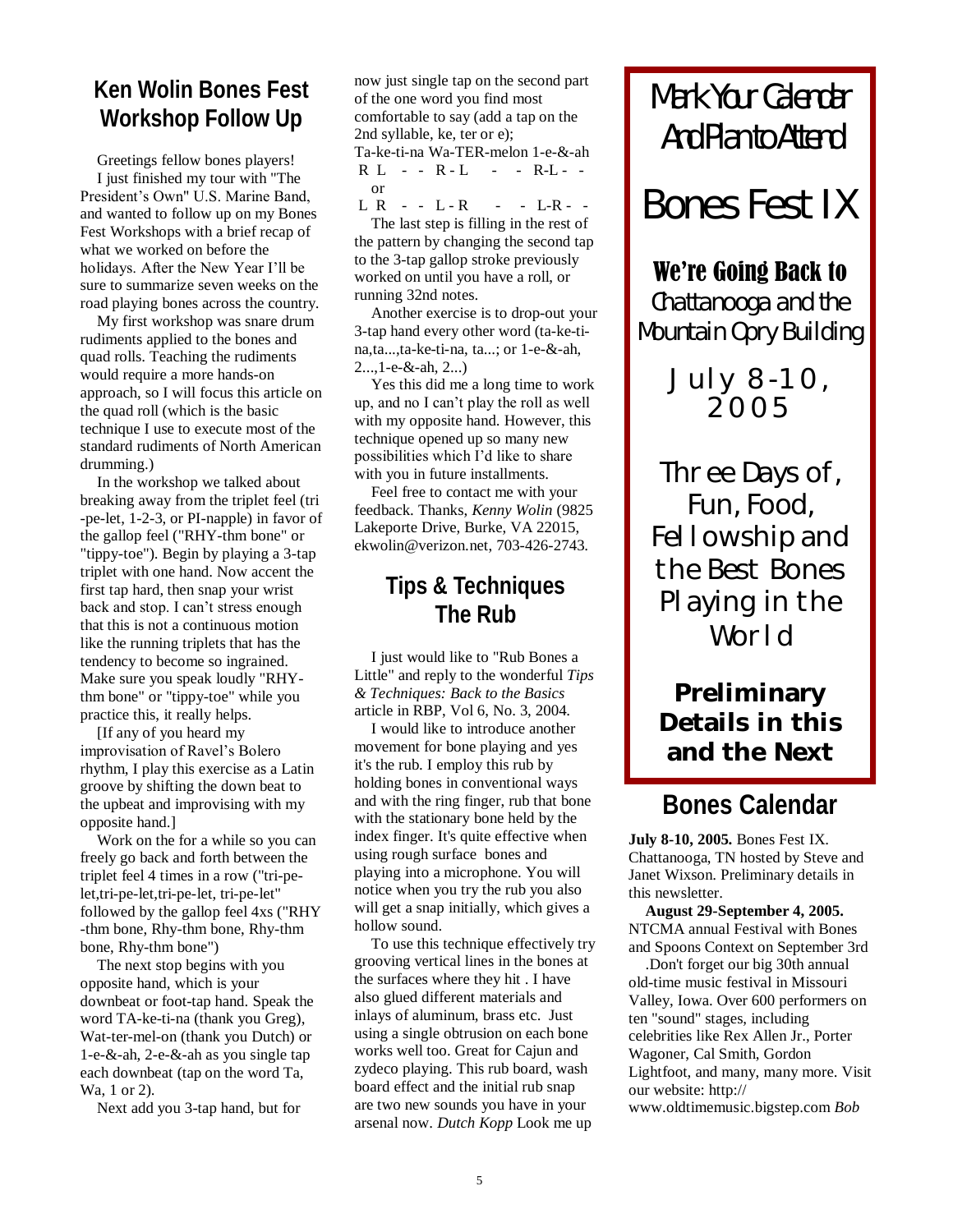# **Results of Survey Questionnaire**

Here are the results of Steve Brown"s questionnaire sent with the last newsletter. Look for Steve"s analysis in his next Editorial.

28 questionnaires were returned and the results are presented below:

- 1. Attended a previous Fest. Yes 85%, No 15%
- 2. Enjoyed the most. Informal jams 81%, individual performances 51%, public performances 55%, workshops 30% and family reunion environment 48%.
- 3. What type of music to perform with, live 79%, CD 44% (note some people checked both boxes)
- 4. How important is live music, very 29%, somewhat 48% and not very 25%.
- 5. What would make the Fest more enjoyable; if I could go to all of them (distance), get to know people better (name tags on Friday), good sound system, park car and walk to all activities, everything in one place in the same hotel, live band that can play many types of music suitable for bones playing, no major down time, local guided tour, scheduled organized jams (pass-offs, open jams), better food and food options, wine and beer, place to hang out afterwards, and late night jam sessions.
- 6. What previous activities to include in future Fests, all, most, more informal jamming, time to talk to people, historical display. bones marketplace.
- 7. What workshops? Beginners, beginner for spectators, intermediate, making bones, none, advanced-technical, from a video, rhythm percussion, how to perform with a band, and bone duets with other types of percussion
- 8. Bones market place. Yes 100%
- 9. Would you host a Bones Fest. Yes 32%, no 68%.
- 10. Where to hold Bones Fests. Within 700 miles, New England, Chattanooga, Las Vegas, Greensboro, close to Virginia, Louisville, Michigan, Florida, Ireland, Minnesota State Fair, east coast, mid-west, New Orleans, Washington, DC, and anywhere.
- 11. Best date for Bones Fext IX (see table below.)
- 12. Any known conflicts for this Fest. School starts late August.
- 13. Exclude from Membership Directory. Street address 7%, telephone number 11% and email 3%.
- 14. Newsletter ideas 25%
- 15. Other Comments for the Board 42%

Summary of Best Fest Dates in the format of yes/prefer/no in percent.

> June 3-5, 81/7/11 June 10-12, 85/7/7 June 17-19, 84/4/7 June 24-26, 84/6/4

July 8-10, 81/15/4 July 15-17, 74/15/11 July 22-24, 70/19/11 July 29-31, 74/19/7

August 5-7, 78/11/11 August 12-14, 81/11/7 August 19-21, 74/11/15 August 26-28, 70/11/19

# **Preliminary Musings on Bones Fest IX**

Several people have asked me to host Bones Fest IX and Janet and I accept. Since we hosted Bones Fest IV, we have some experience and hope to put on an even better Fest.

The results from the questionnaire are interesting and will be used by me and the Board to plan the event. One thing is obvious, people want more time to jam and hang out. Our preliminary thoughts are to again use our home for a Friday night reception, Saturday night dinner and Sunday morning brunch (with the brunch following the success of the Hibben"s brunch at Bones Fest VII.) Sally

Carroll"s workshops were so well received that they will be scheduled again. We will open up our house after scheduled events so people can relax, play more bones, play a little pool and cool off in our swimming pool. (Last one out please lock the door.)

Based in the questionnaire, the date favored was July 8-10, so that is the date for Bones Fest IX. This has the advantage of allowing people to combine with the 4th of July holiday long vacation.

We will return to the Mountain Opry Building with all of it"s old time charm and note that it is now air conditioned, a requirement for a July event.)

We are thinking about making a multi-channel recording the Fest with the possibility of releasing a Bones Fest Live CD. This will require lots of work and possibly copyright releases for the songs included. For a nonprofit group producing a small number of CDs, copyright releases might not be that hard to obtain and reproduction fees might be reasonable. But who knows. It also might be time to professionally video the event with the intent of producing a DVD to release to Public Television Stations for broadcast.

Both live and recorded music will be used. At this time, I am thinking that we can provide our own live music as many members play another instrument. I might organize some locals for Saturday night.

Constance Cook would like to interest local youth to join us for some sort of a workshop on Saturday. If a few people show up early on Friday, we can visit a few close-by schools, play a few tunes and invite students to the Mountain Opry building. After their workshop, we can invite them up on the stage for their first performance.

There is plenty of space for a Bones Market Place and the requested historical display.

As with Bones Fest IV, we can invite the regular Friday night Mountain Opry audience and others from the Chattanooga area to join us for Saturday nights festivities.

Obviously this is all preliminary and if you have ideas to make the fest better, contact me by phone or email.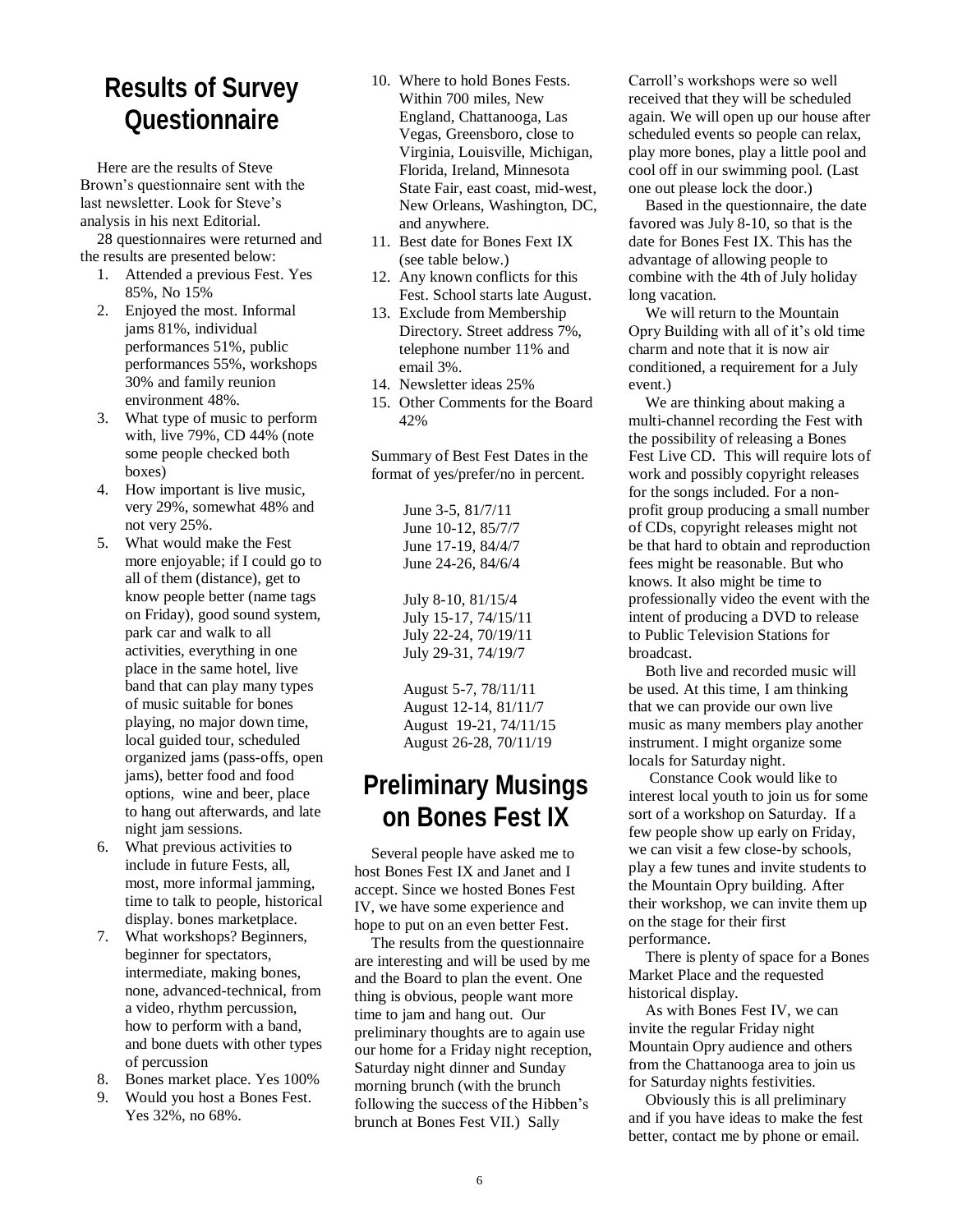in a year. As more and more members gathered, little groups of passers-by started forming to see what this strange noise was all about. I would estimate that a couple dozen ordinary people learned the basics of how to play the bones, before the Fest even began! Some of them, I believe, even bought sets of bones from members who had brought their wares to sell.

The Fest got going with some food and jamming over at the Reston Used Book Shop. We were graciously accommodated by the store owner, Bud Burwell, who took the noise and the chaos right in stride, even when a sudden downpour forced us all to squeeze everything into the smaller indoor space. As I heard more than one person say, you can"t have a *real* picnic without a little rain, let alone a real festival. Well, we got our share of rain that day and the next, not all at once, but enough to keep us indoors much of the time.

The next highlight for me was the workshops. Workshops had been attempted before in an impromptu way, but this was the first time we had ever tried to get a bunch of real workshops organized, so that everyone could have something to learn or teach. Kenny Wolin deserves particular mention here since he taught workshops during all three days of the Fest (read Kenny"s follow-up article on page 5.) Ev Cowett and Jim Lande also taught the beginners' and bonesmaking workshops, respectively. Response to the workshops in general was very positive, and I'm sure we'll be doing more of them in the future.

As with every Bones Fest, most of the time was spent listening to our members take a few minutes to show what they could do with the bones, no matter what their level of expertise, musical style, or performing experience. Rather than look at each member"s performance, as has been done in this newsletter in the past, I"d like to give a few thoughts about the performances taken as a whole.

First of all, it must be said (and in fact was said by many) that each year at Bones Fest raises the bar on excellence and innovation in bonesplaying. The mission of the Rhythm

*(Highlights—Continued from page 1)* Bones Society is to continue, promote and improve the playing of the rhythm bones, and we as a group of players are certainly doing just that, as anyone who attends these Fests can tell you. As usual, the variety of performance was impressive—who would think, with an instrument as obscure as ours is, that you"d hear so many styles of music, played in so many ways some performers played with the Fest band (the Anthem Music band), some played to music they brought with them, some played with other members or even accompanied themselves. In some performances, the bones were backing up other music, and in others, the bones themselves had the spotlight.

The good humor of the performances stands out in my mind. Several of the acts were comedic, including Bill Vits" Spike Jones tribute, as well as Steve Brown and Steve Wixson"s loving send-up of Jerry Mescher"s and Bernie Worrell"s amazing brother-and-sister act. In between numbers, we were usually laughing either at MC Al Cowett's introductions or at Mel Mercier's wit from the back of the room.

Every year, there"s some pattern in the performances that stands out to me, and becomes what amounts to a theme for the year in my mind. At Bones Fest VII, in Louisville, that pattern was the number of familyrelated acts that were playing there. This year what struck me was the level of innovation in technique and the sharing of ideas and licks. We were gifted this past year with an increased number of percussionists. By this I mean people who have mastered a number of rhythm instruments in addition to playing the bones. Besides all the usual styles of playing (oldtime, Irish, vaudeville tunes, and so on), I noticed that there was what amounted to a new style of playing, which incorporated elements and rudiments used in the playing of other instruments. Now, obviously, we've had plenty of fantastic percussionists in the gang up until now, but this year I have to say we reached some kind of critical mass, and there seemed to be a lot more "percussionism" (if you"ll pardon the phrase) in general use.

Kenny"s workshops certainly helped me notice this, but there were a lot of performances where you could see that people were thinking outside the traditional confines of bones playing. I would see people comparing variations in the hallway, or back at the hotel under the gazebo (where we also got to see Mel"s incredible dexterity with pretzel sticks). That is extremely encouraging, in the sense that it means that we"re talking not only about preserving a set of traditions, but also about growing and expanding into new ones.

Sunday"s public performance in the back yard of the Holy Cross Lutheran Church in Herndon (next door to Reston) took everyone"s efforts to pull off, but was terrific, precisely because of everyone"s help. Steve Brown deserves special mention for MC"ing the show, and Steve Wixson for bringing out his CD player so that people could play their bones backup music after the band had finished. A fair number of folks showed up from the local area, and were rewarded for sticking it out to the end by sets of Joe Birl"s patented Rhythm Bones, raffled off as prizes.

To me, this scene illustrated the Fest: after a number of performances, Steve"s CD player, which had to be manually spin-started like an old airplane propeller, finally died completely—but no one stopped rattling! We ended the Fest with members playing bones along with a variety of instruments and singing, continuing the tune that had been playing, while dancing the (now traditional) conga line around the lawn. I remember thinking at the time that that moment was a perfect symbol of the Fest, or indeed of any Bones Fest: hard work, technical difficulty, good music, good fun, and most of all, good people. *Jonathan Danforth*